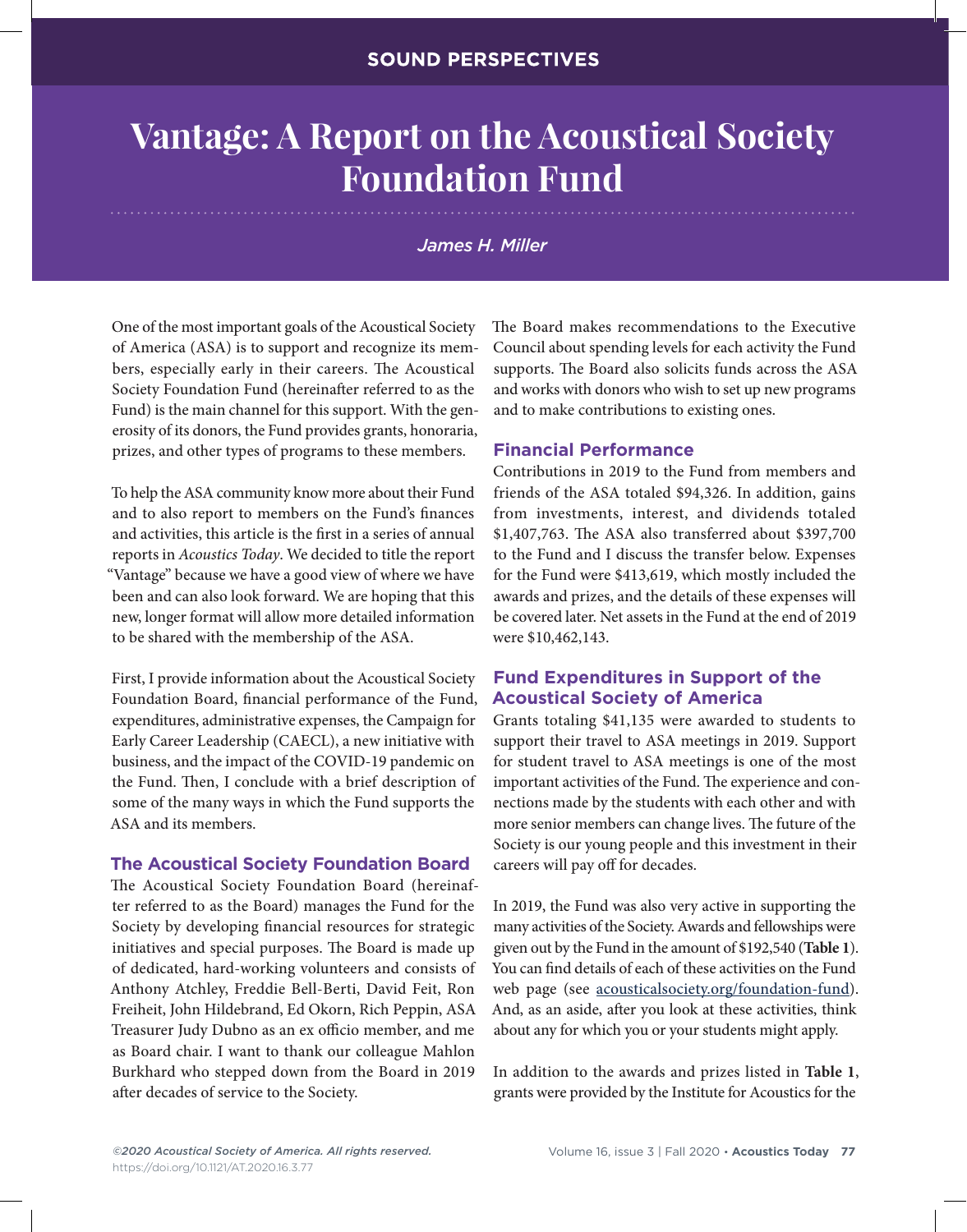#### **FOUNDATION FUND**

**Table 1.** *Foundation Funds*

| Frederick V. Hunt Postdoctoral Research Fellowship<br>in Acoustics                           |
|----------------------------------------------------------------------------------------------|
| James E. West Minority Fellowship                                                            |
| Raymond H. Stetson Scholarship in Phonetics and<br>Speech Science                            |
| Medwin Prize in Acoustical Oceanography                                                      |
| William and Christine Hartmann Prize in<br><b>Auditory Neuroscience</b>                      |
| Royster Student Scholarship Award                                                            |
| Rossing Prize in Acoustics Education                                                         |
| Leo and Gabriella Beranek Scholarship in Architectural<br><b>Acoustics and Noise Control</b> |
| Frank and Virginia Winker Memorial Scholarship for<br>Graduate Study in Acoustics            |
| Robert W. Young Award for Undergraduate Student<br>Research in Acoustics                     |
| Robert Bradford Newman Student Award                                                         |
| R. Bruce Lindsay Award                                                                       |
| R.W. Young Travel Award for Standards                                                        |

Performing Arts Fund to support students' participation in the Concert Hall Research Group's Summer Institute (see chrgasa.org).

#### **Administrative Expenses**

The Fund is separated into two distinct types of accounts: those with donor restrictions and those without donor restrictions. As the names imply, these categories inform us how we can spend the monies. As an example, one of the accounts with donor restrictions is the William and Christine Hartmann Prize in Auditory Neuroscience. One of the accounts without donor restrictions is the operating account, which had \$2,699,450 at the end of 2019.

Like any nonprofit foundation, the Fund incurs some administrative expenses, such as salaries and benefits for ASA staff who work with and manage the fund. These expenses are paid from the Fund operating account.

One of the metrics used to evaluate the financial health and performance of any foundation is the administrative expense percentage, which is the administrative expense divided by the total expenses. The administrative expense percentage for the Fund was 14.5% in 2019 (and 14.7%. in 2018). This compares well with the best performing foundations in the United States. For more information on the assessment of charities, see charitynavigator.org.

#### **The Campaign for Early Career Leadership**

To further support the next generation of scientists and dedicated leaders in acoustics and the ASA, a new fellowship program, The CAECL (see acousticstoday.org/earlycareer) was started in 2017 by then president-elect Lily Wang and by Carl Rosenberg, the former chair of the Board. Early career acousticians who are selected for these fellowships must show a commitment to the ASA and to new personal endeavors that will enhance their personal growth as future leaders as well as benefit the Society. The plan is to award two fellowships annually, each on the order of \$6,000, to support activities that enhance the fellows' leadership skills and/or potential within their profession and within the ASA, as proposed by the applicants themselves. In 2019, \$41,621 was donated to the CAECL, and the balance in that fund at the end of 2019 stands at \$112,306. The goal of the campaign is to raise \$300,000 to support the two \$6,000 fellowships in perpetuity. The Board encourages members to donate to this fund at whatever level fits their financial capabilities. In addition, we are very interested in discussing a naming opportunity with potential donors.

#### **Relationships with Business**

Another initiative started by former Board chair Carl Rosenberg deals with expanding relationships with commercial and industrial firms. The ASA and the Fund have been fortunate to have several long-term supporters in the business world. One of the newest members of the Board is Edward Okorn, general manager, North America, at GRAS Sound & Vibration (Holte, Denmark). We are working with Ed to increase the relevance of the Society to these firms, build relationships, and hopefully generate donations that support the goals of the firms and the Society.

## **COVID-19 Impact on the Foundation Fund**

As I write this article, the whole world is dealing with the COVID-19 pandemic. In the short term, the economic effects of the pandemic have impacted ASA's finances in general and the Fund's in particular. As of the close of